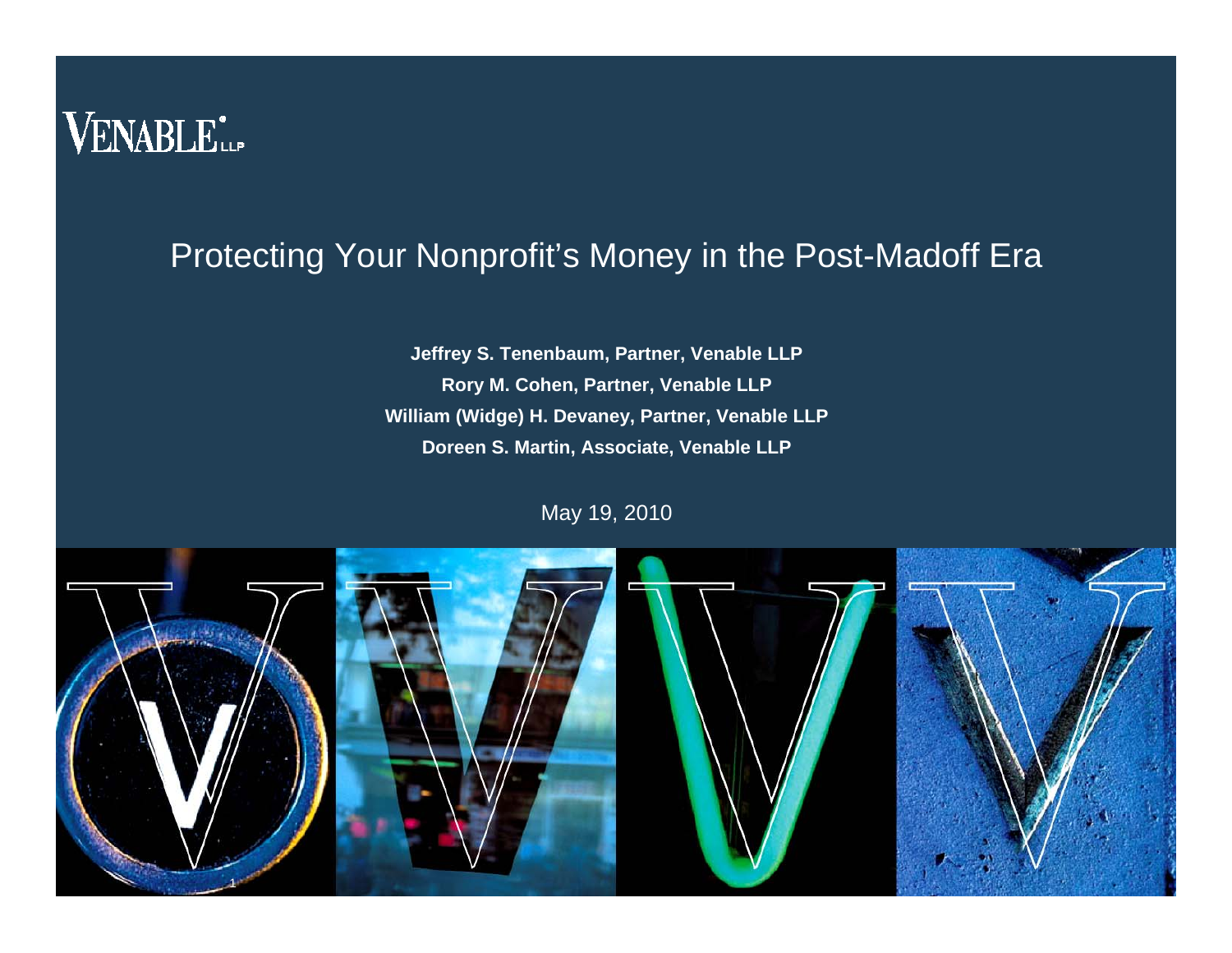# VENABLE<sup>\*</sup>

#### Panelists



Jeffrey S. Tenenbaum Rory M. Cohen





Widge H. Devaney Doreen S. Martin

2

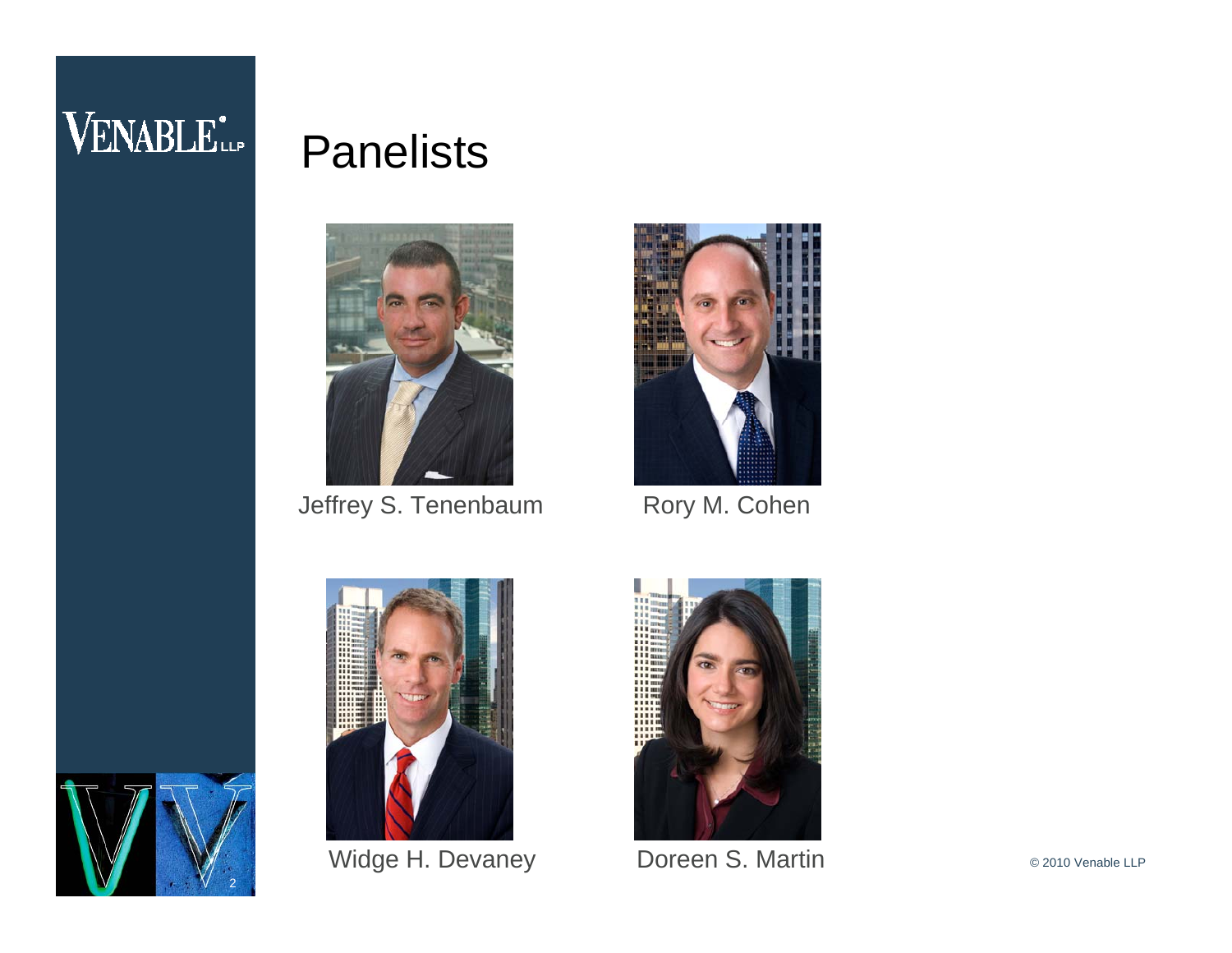

#### How to Prevent Embezzlement in Your Nonprofit Organization

William (Widge) H. Devaney, Partner, Venable LLP Doreen S. Martin, Associate, Venable LLP May 19, 2010

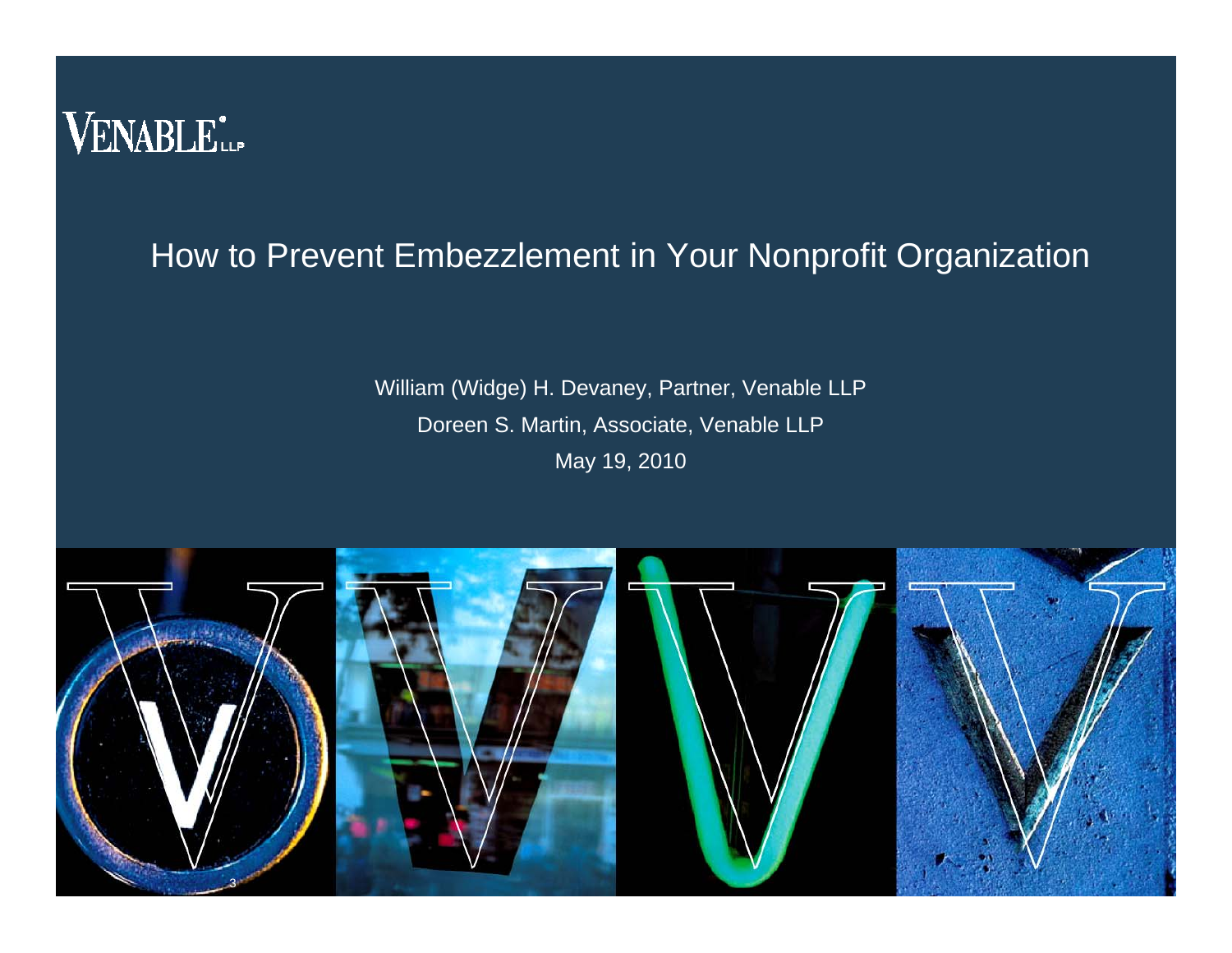### **VENABLE**\*

#### Examples of Nonprofit Embezzlement:

- On April 13, 2010, the former program director of **Tremont Community Council Home Attendant Program** pled guilty in federal court to embezzling \$900,000 from the organization. Over a four year period he made multiple unauthorized wire transfers from a Tremont account to a personal account in his name, and wrote multiple checks payable to himself on the Tremont account. The wire transfers and checks totaled in excess of \$570,000. The former program director also made unauthorized wire transfers totaling approximately \$135,000 from the Tremont account to an architect to pay for renovations and other architectural work at a nightclub in the Bronx and at a residence in New York - both of which he owned. He also had hundred of thousands of dollars transferred from the Tremont account to accounts held by a Manhattan law firm and one of its principals -- \$258,000 of that money was later transferred to the program director through checks drawn on an escrow account in the law firm's name. He faces a maximum sentence of 10 years in prison and a maximum fine of \$250,000 or twice the gross gain from the offense.
- Г On April 6, 2010, a Program Aide for the Anti-Gang Violence Youth Initiative of **Hope Gardens**, was arrested on charges of falsely submitting documents to obtain \$4,080. Upon instruction from the thendirector of Hope Gardens, the Aide allegedly delivered a final cost report to the Office of Criminal Justice Coordinator. The final report included an expense report that represented that Hope Gardens had expended \$4,080 providing karate classes for 20 young people and the expense report was supported by documents including sign-in sheets that recorded their purported attendance. The signin sheets that were submitted were altered photocopies of genuine sign-in sheets. The director (now deceased) instructed the Aide to alter and submit the sign-in sheets. The Aide has been charged with Attempted Grand Larceny in the Third Degree and Offering a False Instrument for Filing in the First Degree, class E felonies -- punishable for up to four years in prison.

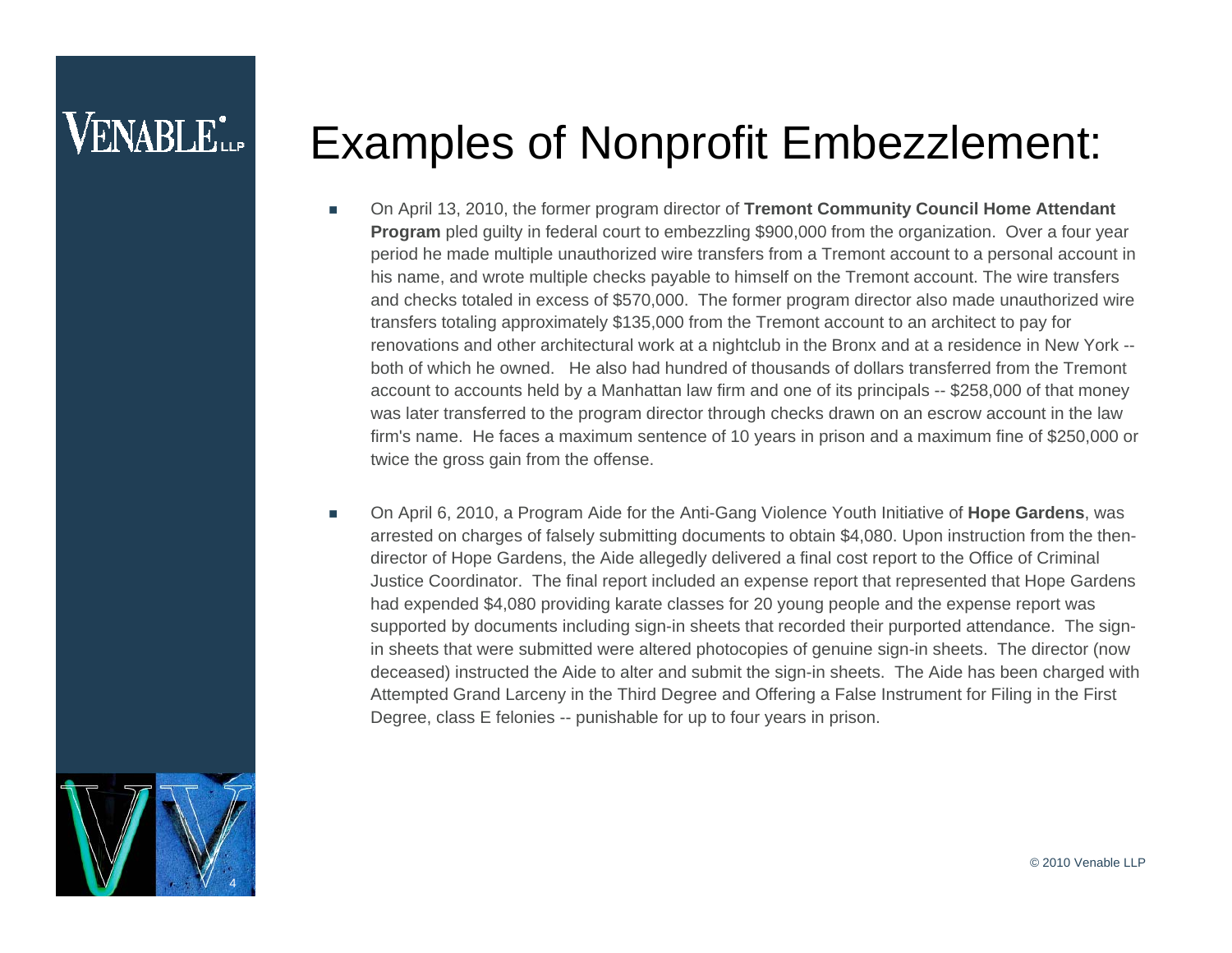### **VENABLE**\*

#### Examples of Nonprofit Embezzlement:

- On April 28, 2010, the Attorney General filed a lawsuit against New York State Senate Majority Leader, Pedro Espada, founder and CEO of **Soundview Health Care Network** -- a nonprofit dedicated to providing health care to underprivileged patients. The lawsuit alleges that Espada siphoned \$14 million from the organization. Espada is alleged to have used Soundview as his personal and political piggybank: Soundview allegedly paid for \$80,000 in restaurant bills for 650 meals for Espada and his supporters; Soundview allegedly paid for trips for Espada, his wife and his family to Las Vegas, Miami and Puerto Rico; Soundview allegedly paid for an unlimited line of credit on a corporate American Express card -- from 2006 to last year Espada supposedly charged more than \$450,000 in items he later identified as personal; Espada created a janitorial service, put his son in charge of it and is accused of rigging bids to make sure that the company won the Soundview contract -- worth \$400,000 annually; Soundview also purportedly provided Espada a housing allowance of \$2,500 per month to pay for a Bronx apartment. The Soundview board was filled with Espada's family and close associates.
- п On April 1, 2010, the Executive Director of the **Iowa Association of School Boards** was terminated because she requested and accepted a salary increase of over \$100,000 without Board approval. The Executive Director was caught because one of the Board Members, against the Executive Director's instructions, communicated with the auditors and verified that the Executive Director gave herself a salary increase without Board approval. Upon closer investigation, it was discovered that Executive Director: provided raises to a few employees while other employees were being terminated for financial reasons; prevented IASB's auditing firm from providing the Board with information necessary to carry out its fiduciary duties -- going so far as to direct an attorney to threaten the auditors if they attempted to communicate with the Board; violated Board policy by failing to utilize competitive bidding for projects where expenditures were over \$10,000; and failing to obtain Board approval for projects with expenditures over \$75,000. Iowa's Legislature's Government Oversight Committee has issued a subpoena to the Executive Director.

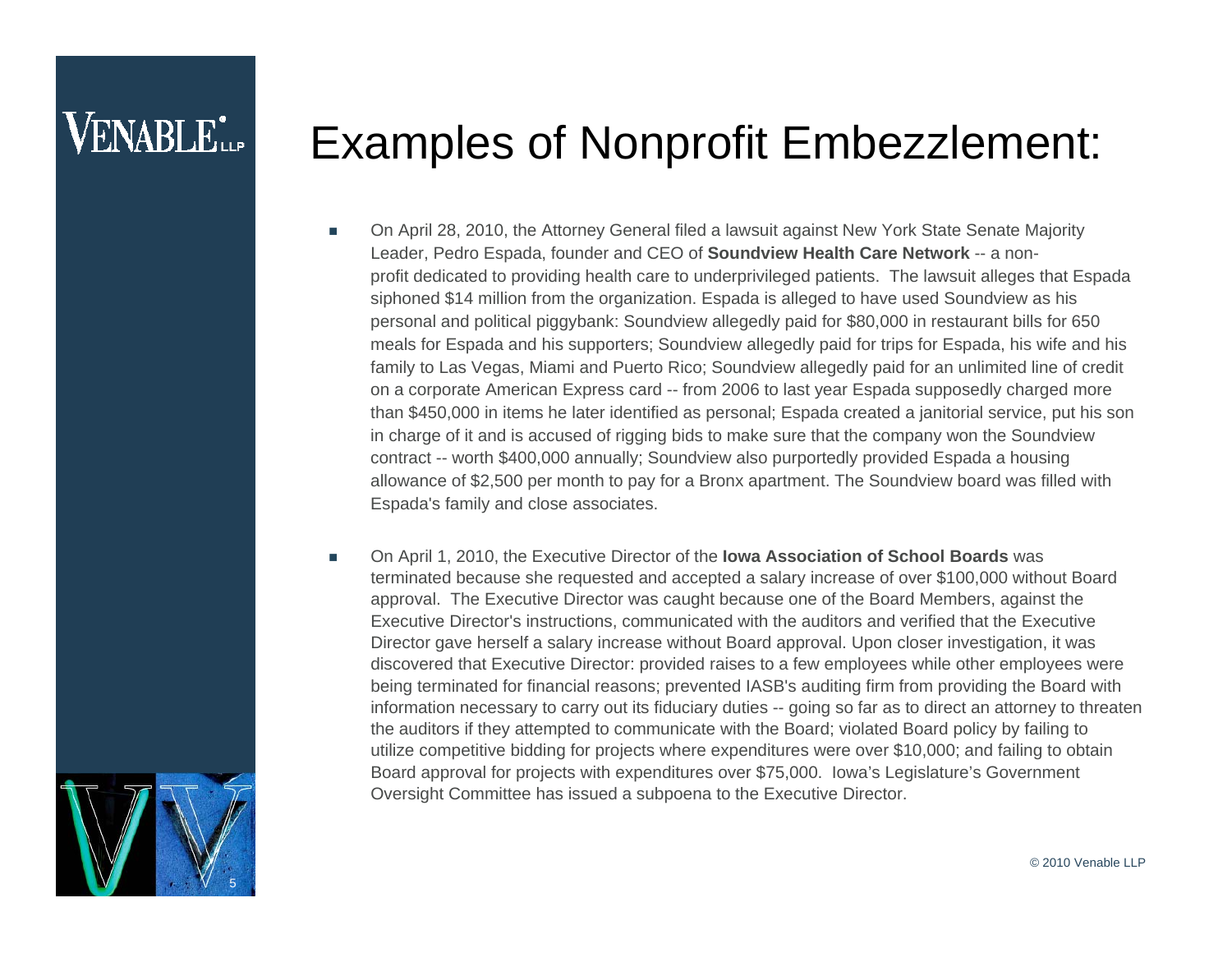# When Does Employee Fraud Occur?

#### **Three key factors:**

#### **Motivation**

- П Economic factors such as personal financial distress, substance abuse, gambling, overspending, or other similar addictive behaviors may provide motivation.
- H **The current national economic recession may serve to increase** the incidence of such financial motivations.

#### **Rationalization**

- $\overline{\phantom{a}}$ The employee finds a way to rationalize the fraud.
- ш Such rationalizations can include perceived injustice in compensation as compared to their colleagues at for-profit enterprises, unhappiness over promotions, the idea that they are simply "borrowing" from the organization and fully intend to return the assets at a future date, or a belief that the organization doesn't really "need" the assets and won't even realize they are missing.

#### **Opportunity**

ш The employee has sufficient access to assets and information that allows him or her to believe the fraud can be committed andalso successfully concealed.



© 2010 Venable LLP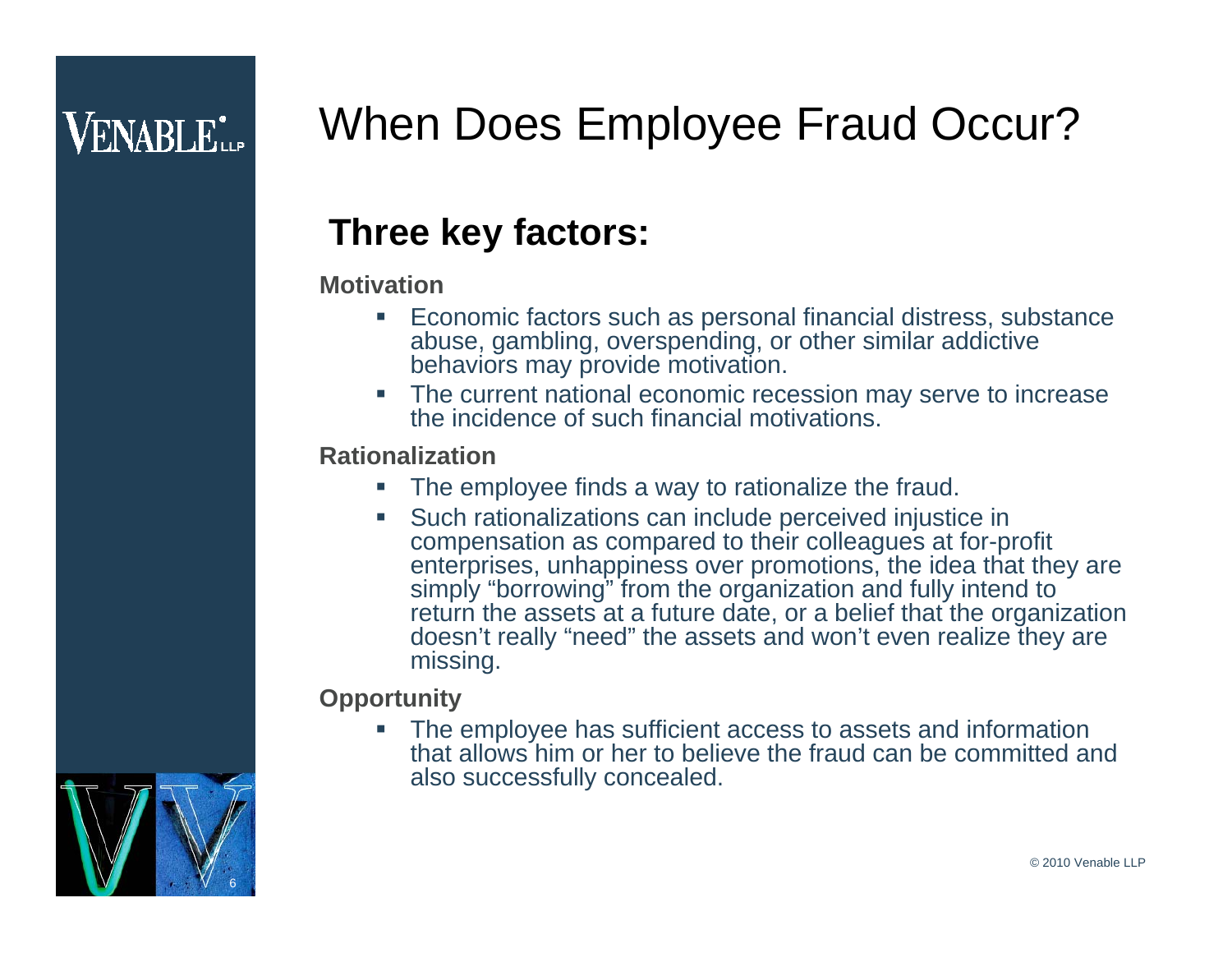## **VENABLE**L.

#### Why are Nonprofits Frequently the Victims of Embezzlement?

- П Management and Board Members are more trusting.
- Looser financial controls than for-profit businesses.
- A belief that audits will catch any fraud.

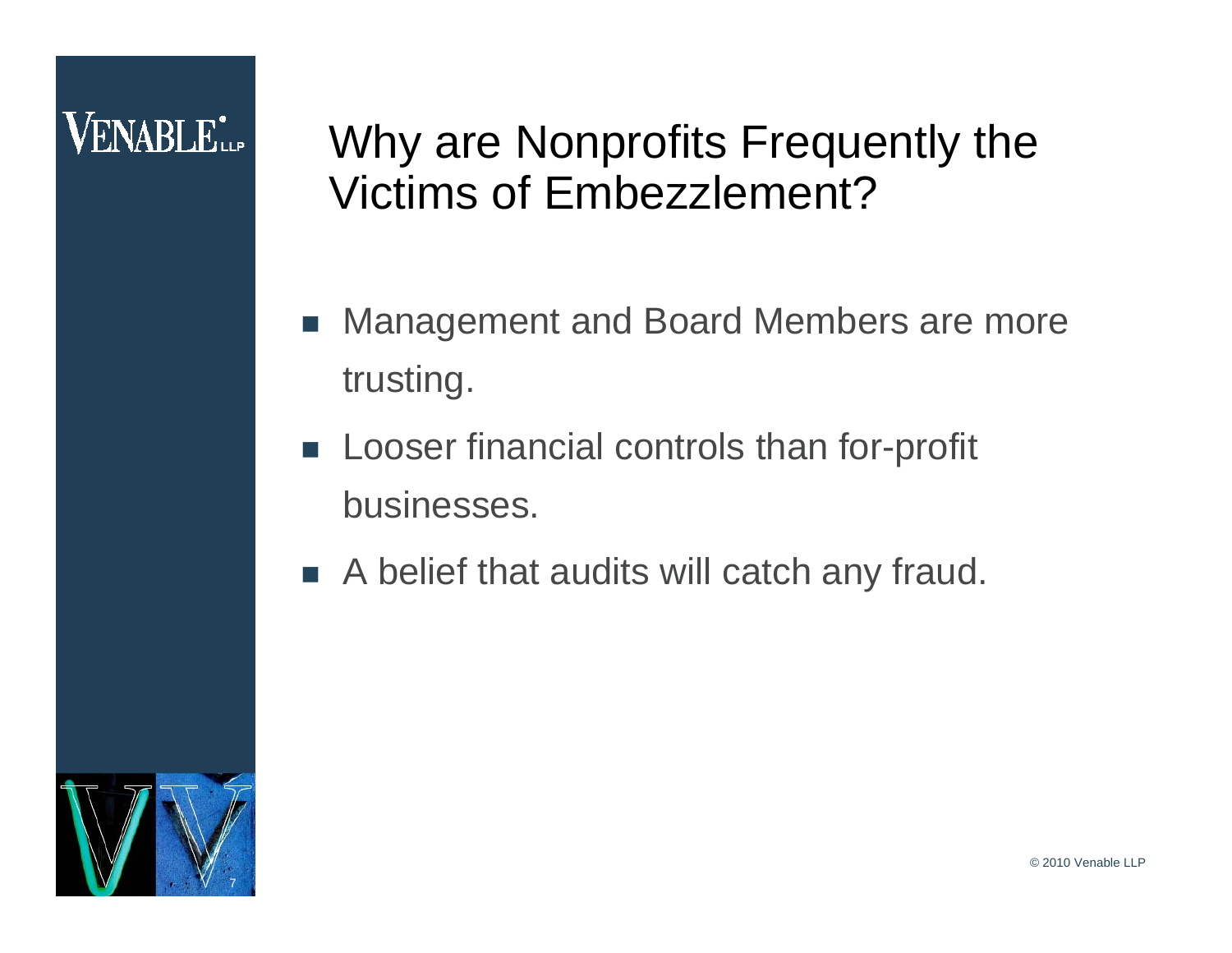## **VENABLE**L

#### What Internal Controls Can Prevent Embezzlement?

- **1) Set the Tone**
	- ш Management must set good examples of fair and honest business practices.
	- $\mathcal{L}_{\mathcal{A}}$ Establish a corporate code of ethics.
	- $\mathcal{L}_{\mathcal{A}}$ Create a fair and open environment.
- **2) Conduct Background Checks**
	- п Background checks on new employees and volunteers are important.
	- $\mathbf{r}$  They can reveal undisclosed criminal records and prior instances of fraud, allowing you to avoid a bad hire in the first place.
	- m. They are also fairly inexpensive, and should be made a part of your hiring process.
- **3) Double Signatures and Authorizations**
	- ш Multiple layers of approval will make it far more difficult for embezzlers to steal from your organization.
	- **I**  For expenditures over a pre-determined amount, require two signatures on every check and two authorizations on every cash disbursement.
	- $\mathcal{L}_{\mathcal{A}}$  Consider having an officer or director be the second signatory or authorization for smaller organizations.
	- $\mathcal{L}_{\mathcal{A}}$  With credit cards, require prior written approval for costs estimated to exceed a certain amount.
	- **In**  The person using the credit card cannot be the same person approving its use.
	- $\mathbf{r}$  Have a Board member or officer review the credit card statements and expense reports of the Executive Director, CFO, CEO, etc.

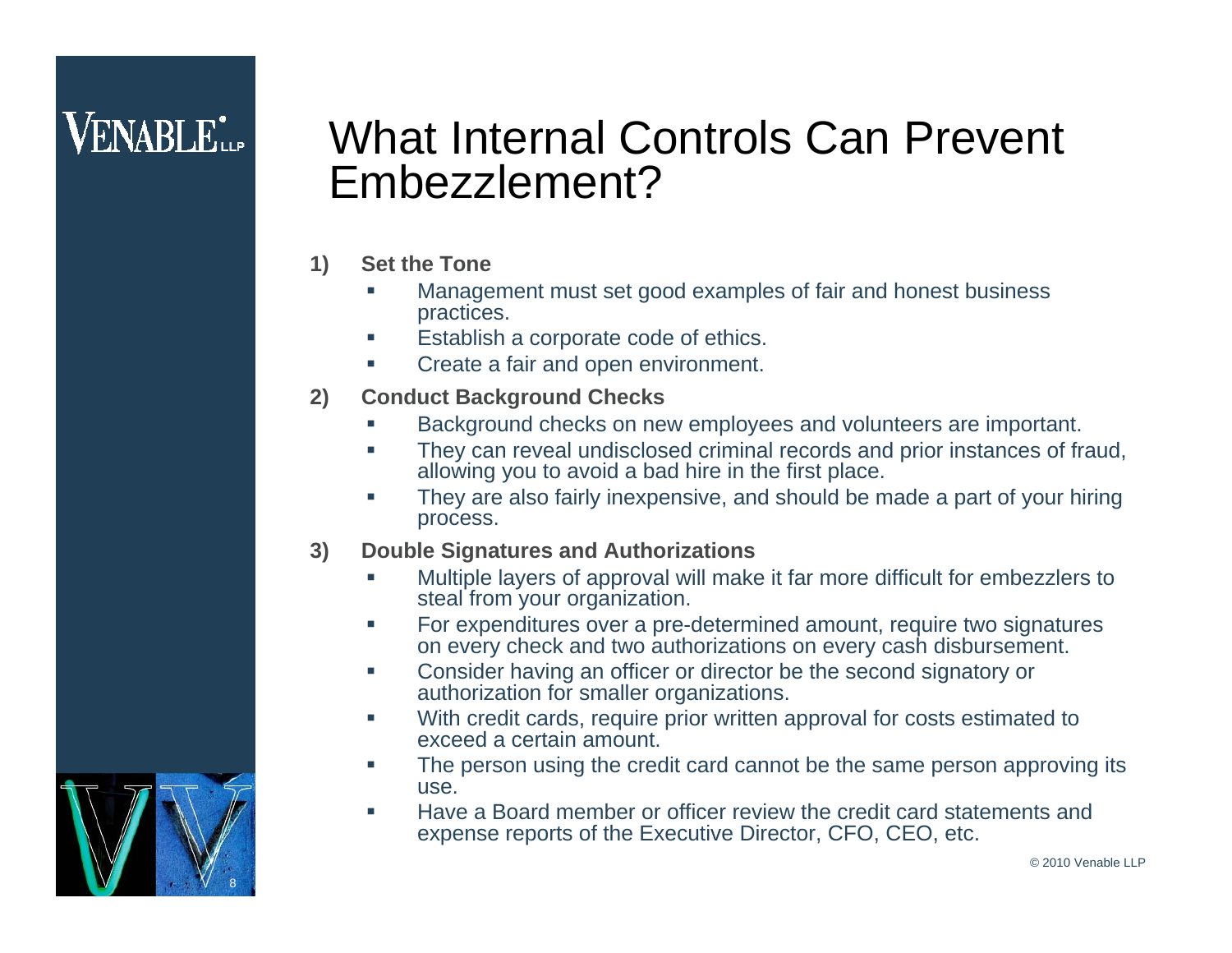#### What Internal Controls Can Prevent Embezzlement?

- **4) Require Backup Documentation**
	- п All check and cash disbursements must be accompanied by an invoice showing that the payment is justified.
	- $\mathcal{L}_{\mathcal{A}}$  If possible, the invoices or disbursement request should be authorized by a manager who will not be signing the check.
	- $\mathcal{L}_{\mathcal{A}}$ Only pay from original invoices.
- **5) Never Pre-Sign Checks**
	- T. Many nonprofits do this if the Executive Director is going on vacation.
- **6) Segregation of Duties**
	- $\mathcal{L}_{\mathcal{A}}$  *Money Coming In:* No single individual should be responsible for receiving, depositing, recording and reconciling the receipt of funds.
	- п *Money Going Out:* No one person should be responsible for authorizing payments, disbursing funds, and reconciling bank statements.
	- $\mathcal{L}_{\mathcal{A}}$  If the organization does not have enough staff on hand to segregate these duties, a board director or officer should reconcile the bank and credit card **statements**

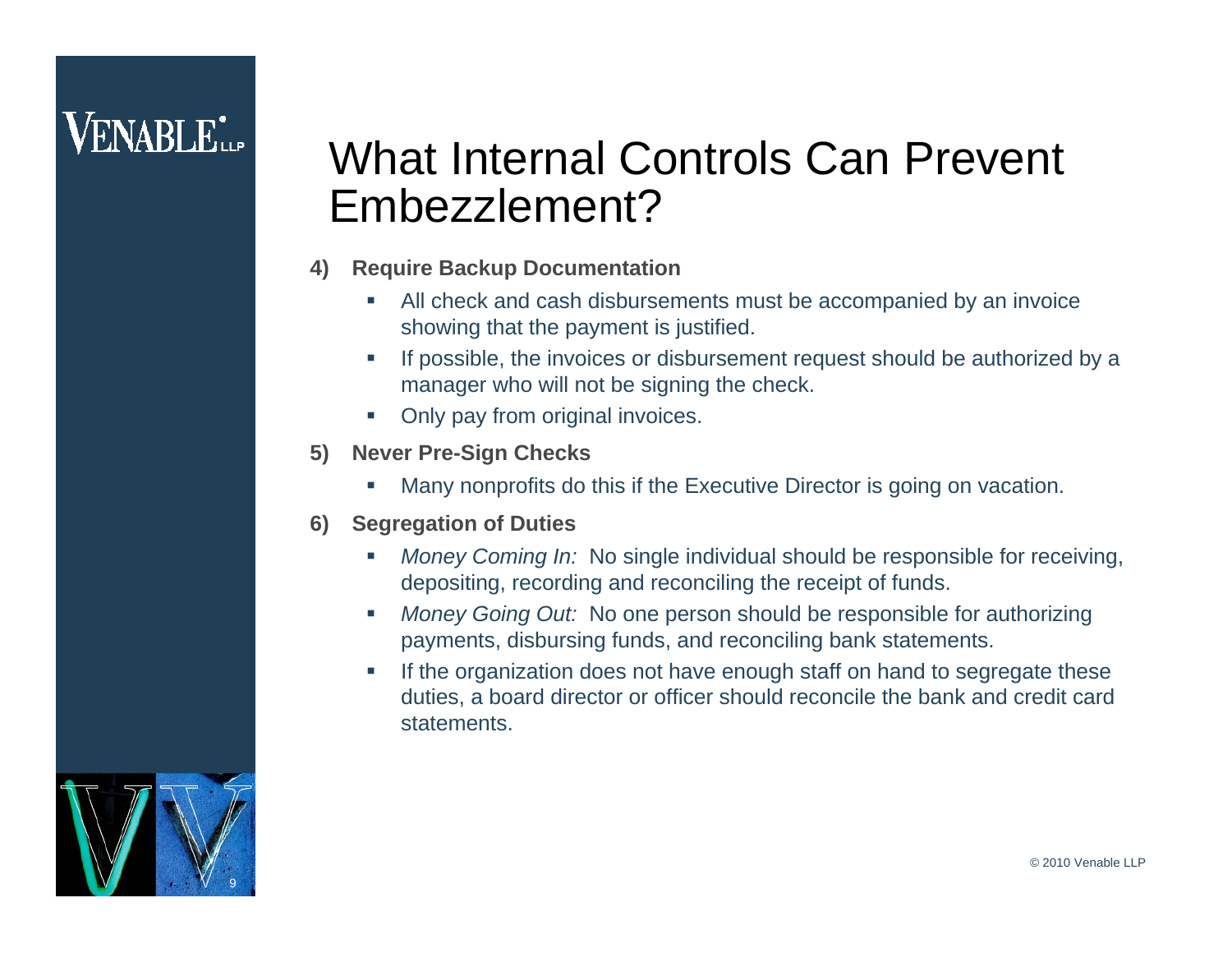### **VENABLE**L.

#### What Internal Controls Can Prevent Embezzlement?

#### **7) Fair Bidding Process**

- $\overline{\phantom{a}}$  All contracts should be subject to at least three bids, and approved by a manager uninvolved in the transaction.
- T, Large contracts should be reviewed and voted on by the board.
- **8) Fixed Asset Inventories**
	- $\blacksquare$  Conduct a fixed asset inventory review at least once per year to ensure that no equipment (computers, printers, etc.) is missing.
	- $\overline{\phantom{a}}$  Record the serial numbers of the equipment and consider engraving an identifying mark on each item in case of theft.
- **9) Audits and Board Level Oversight**
	- $\blacksquare$  External audits can be helpful in ensuring that the fraud prevention measures are being followed and are effective.
	- T, Be aware that a typical audit cannot be relied on to detect fraud.

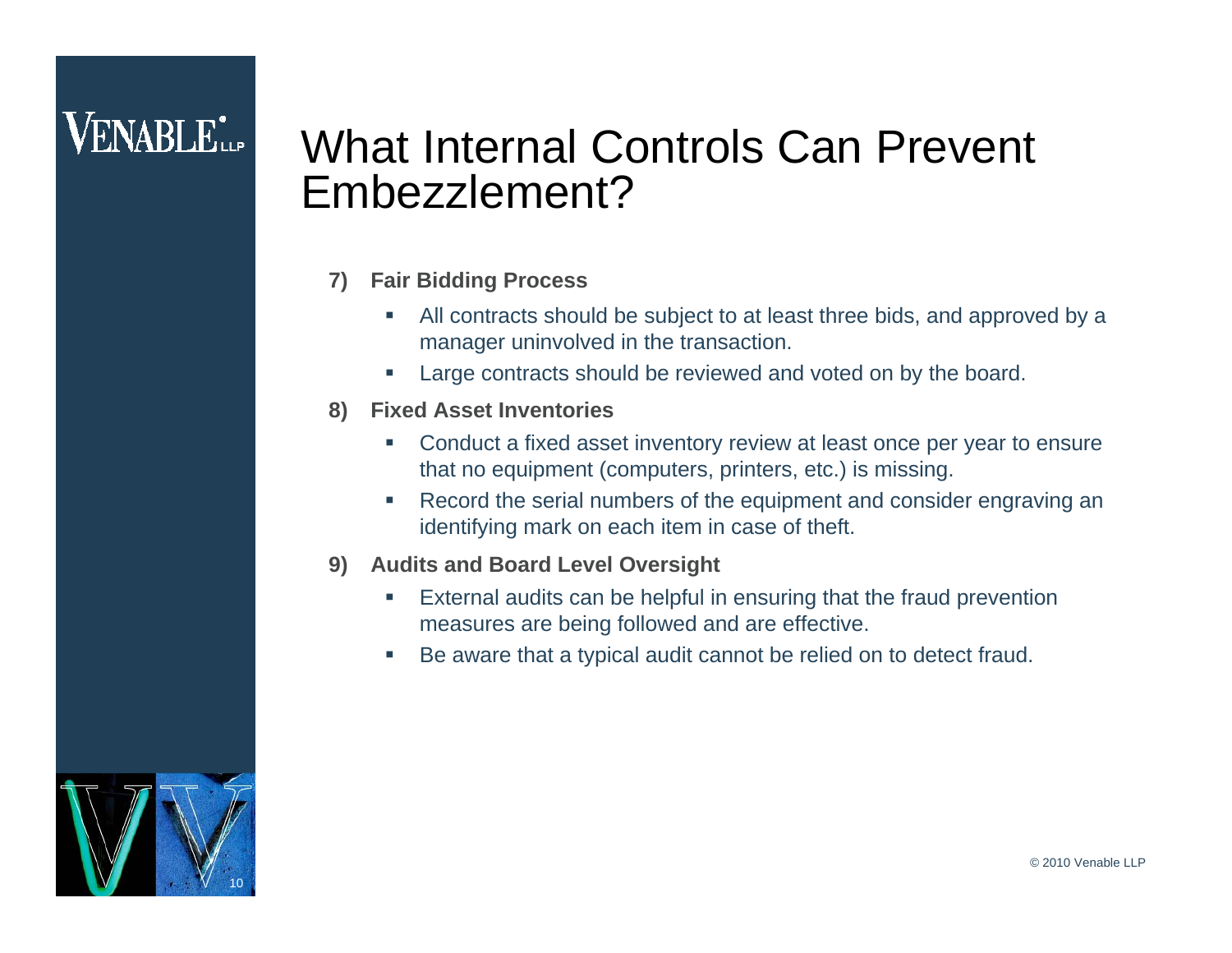#### What Internal Controls Can Prevent Embezzlement?

#### **10) Encourage Whistleblowers**

- **Provide a means of anonymous communication.**
- **Employees may not report theft or** mismanagement if they believe their job is in jeopardy.
- **Employees must have a manner in which to Fig.** contact a board member in the event something needs to be reported.
- Board members must be prepared to take these reports seriously, keep the reporting employee protected and contact legal counsel.

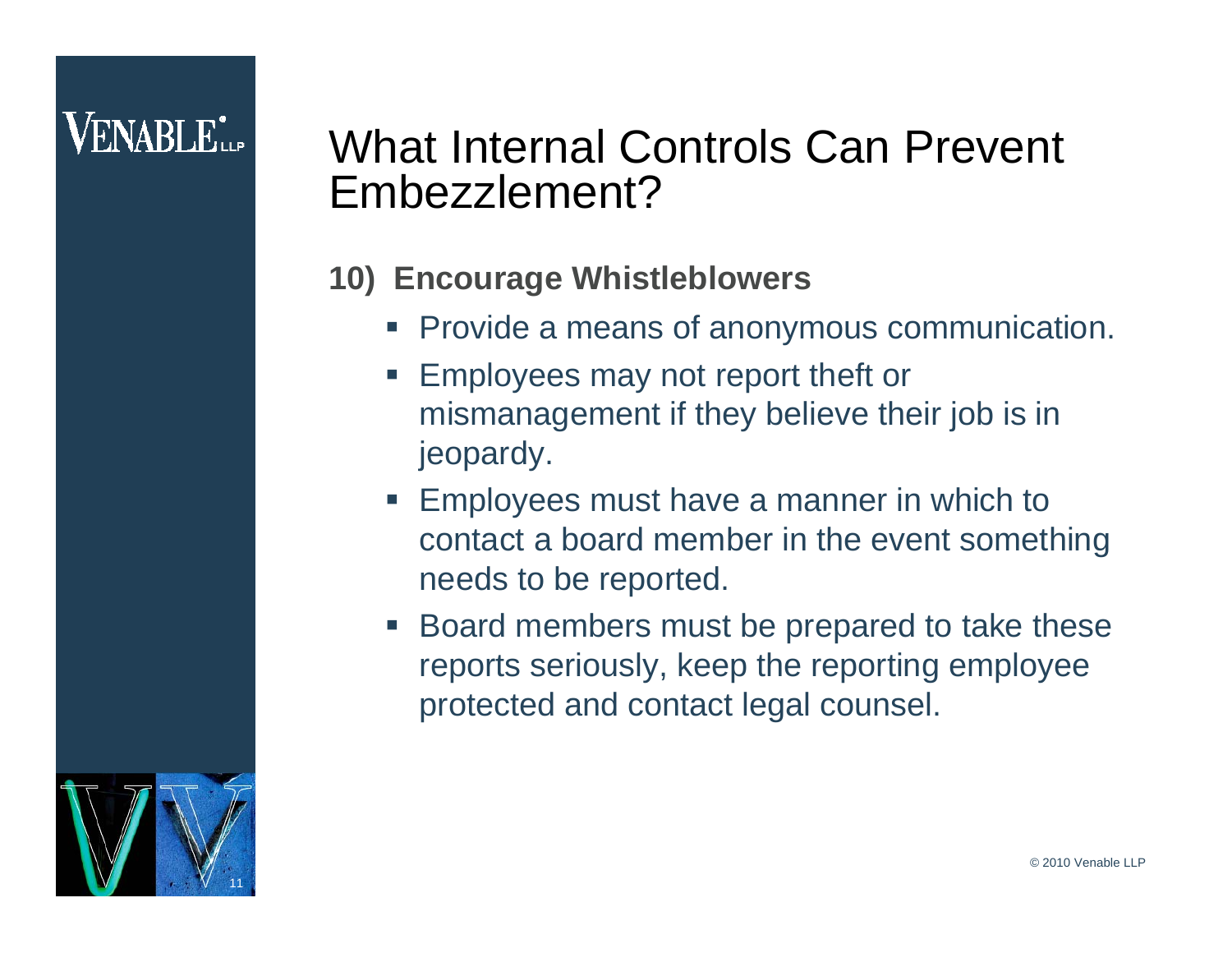

#### Due Diligence Considerations for Nonprofit Investment Fiduciaries

Rory Cohen, Partner, Venable LLP May 19, 2010

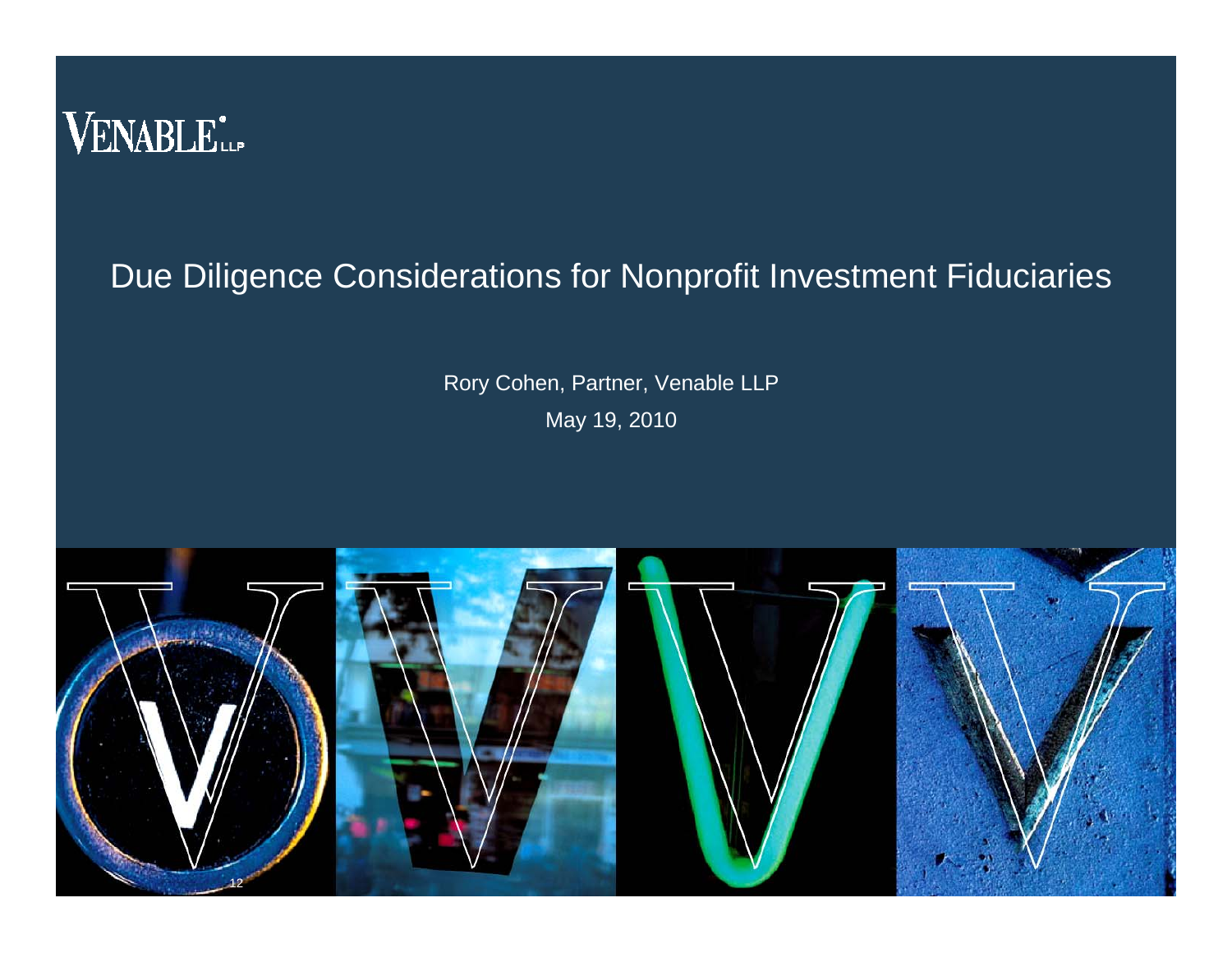## Statutory Guidance

- П Uniform Prudent Management of Institutional Funds Act
	- applies to charities organized as charitable trusts and nonprofit institutions
	- modernized UMIFA (see below)
		- rules governing expenditures
		- management of investment management function
	- incorporates many standards set forth in Uniform Prudent Investor Act (adopted in 1994)
		- applies to trustees of trusts, including charitable trusts
	- harmonizes standards for managing and investing institutional funds
	- added "prudent" to emphasize the prudence in management
- F Uniform Management of Institutions Fund Act (UMIFA)
	- drafted in 1972; adopted by 47 states

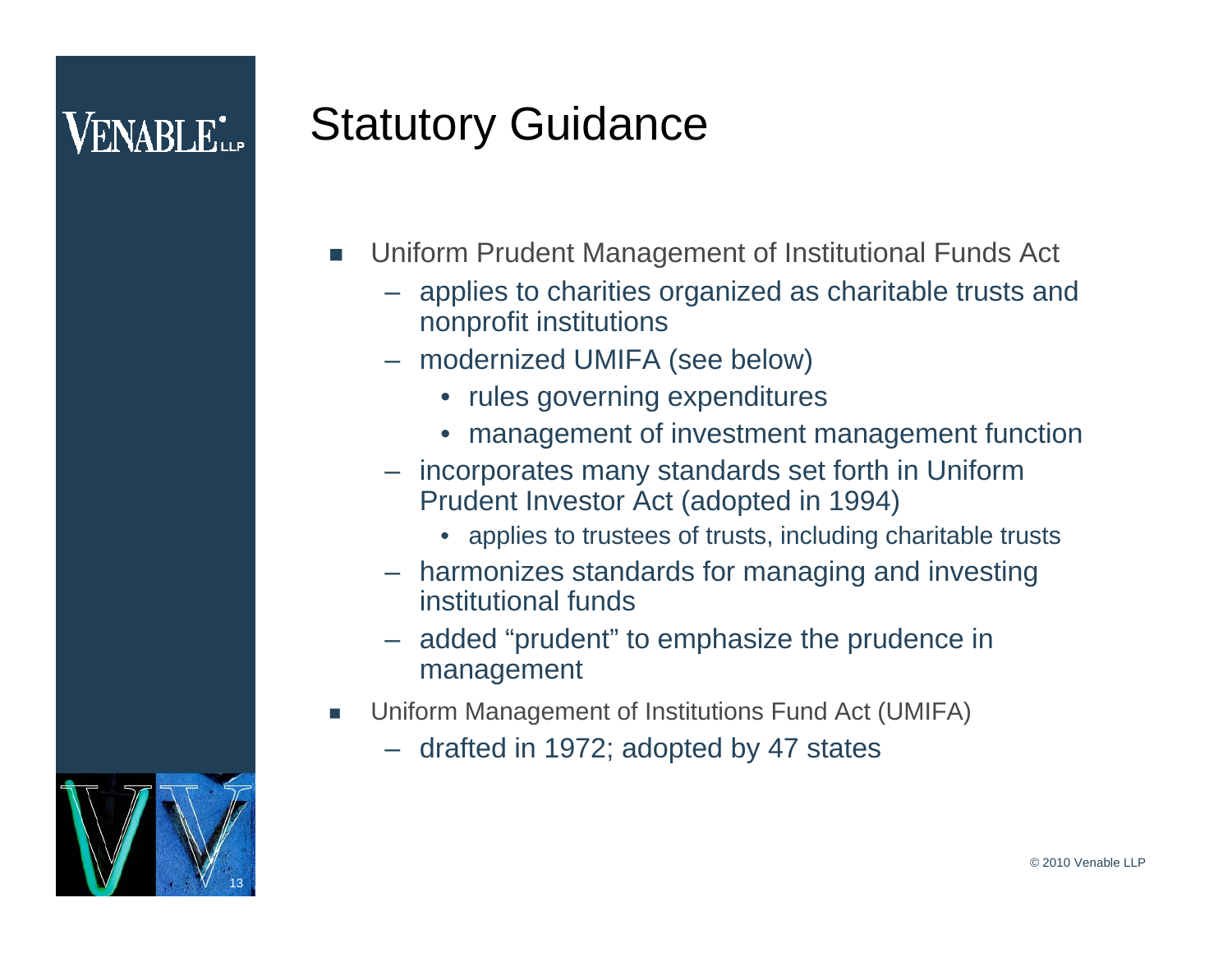# **VENABLE**L

#### Prudent Management and Investment

- п Give primary consideration to donor's intent
- **I**  Duty of loyalty – different standards for NFP corporations and charitable trusts
	- –NFP directors – "best interests"
	- –Trustees – "sole interests"
- **COL**  Duty of care
	- $\triangleright$  Prudent investor / you are not a guarantor
		- reasonable care, skill and caution; portfolio approach
		- • good faith and with care an ordinarily prudent person in a like position would exercise under similar circumstances
			- –prudence under the facts and circumstances prevailing at the time of the action of decision
			- Consider the organization's risk/return objective
			- high standard for directors selected who have particular expertise or experience in investment management
	- $\triangleright$  Duty to minimize costs: reasonable costs to invest and manage, considering:
		- size of assets
		- •purposes of the institution
		- •skills/sophistication of investment committee
		- •third party adviser costs should be reasonable

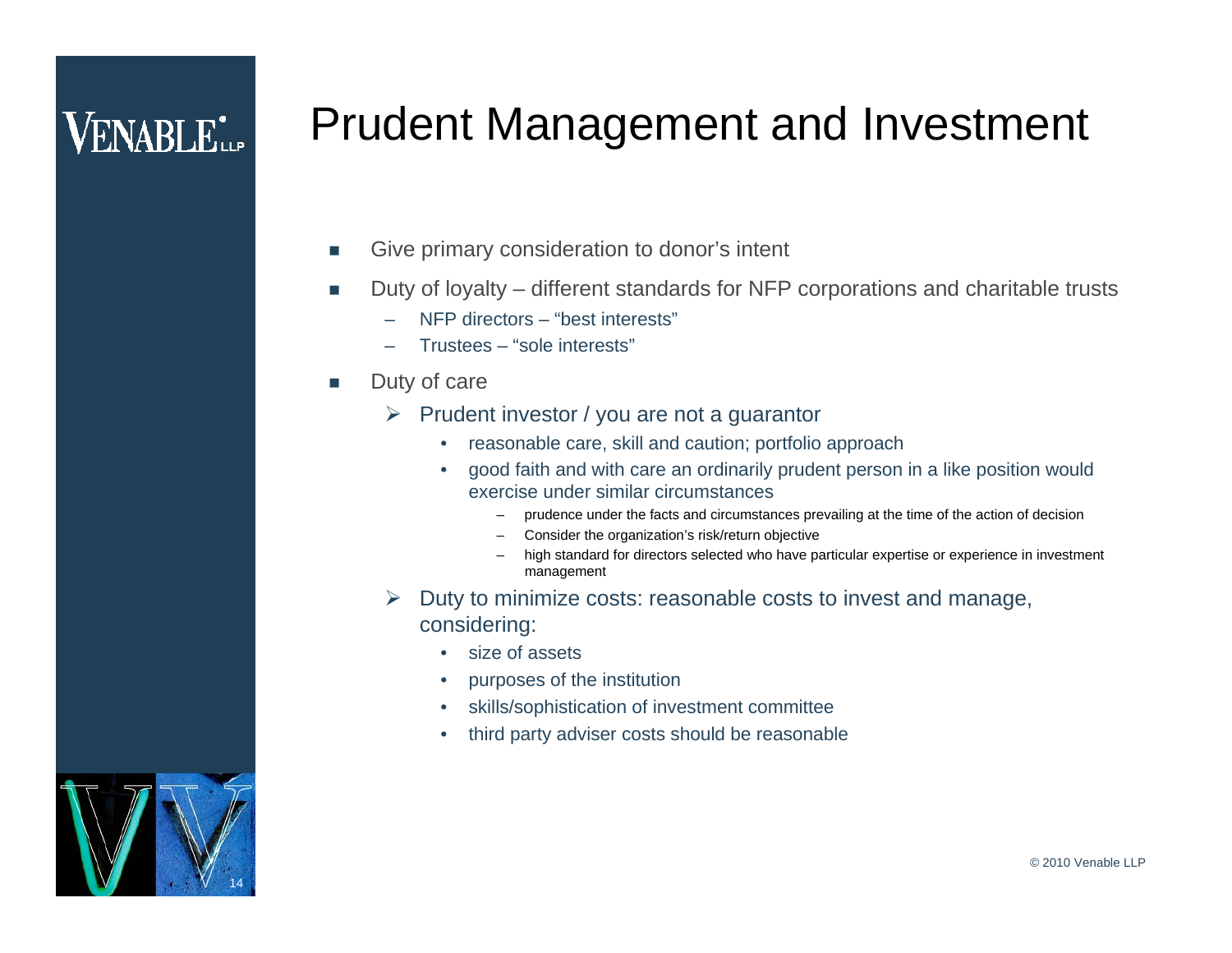# **VENABLE**

# Prudent Decision Making

- П In managing and investing an institutional fund, consider: (Section 3 of UPMIFA; substantially mirrors UPIA §2(c))
	- general economic conditions
	- the possible effects of inflation and deflation
	- the expected tax consequences, if any, of investment decisions of strategies
	- the role that each investment or course of action plays within the overall investment portfolio of the fund
	- the expected total return from income and the appreciation of investments
	- other resources of the institution
	- the needs of the institution and the fund to make distributions and to preserve capital
	- an asset's special relationship or special value, if any, to the charitable purposes of the institution

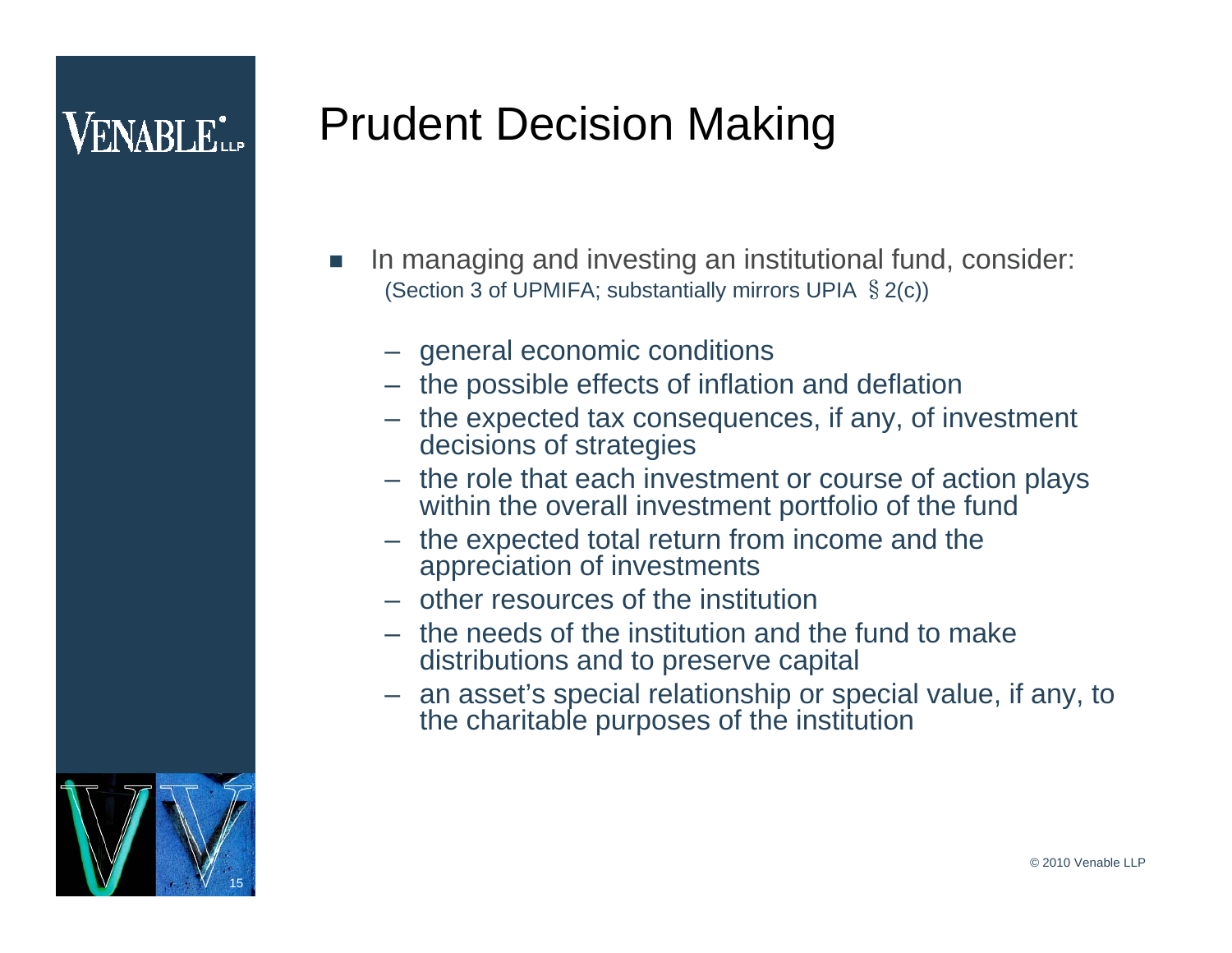### **VENABLE**\*

#### Fiduciary Responsibilities

- L. Duty to investigate: reasonable efforts to verify facts pertaining to investment management
	- – How are the assets going to be managed?
		- •By board or subcommittee
		- •Delegation to another officer (e.g., CIO)
		- •Delegation to third parties (e.g., RIAs, BDs, banks)
- П Modern Portfolio Theory: decisions about each asset in the context of the portfolio
	- •e.g., consider risk and return objectives of entire fund
	- •hedge funds, private equity, real estate funds
- **In** Diversify unless due to special circumstances
- П Dispose of unsuitable assets
- ▉ Develop investment strategy appropriate for the fund and charity

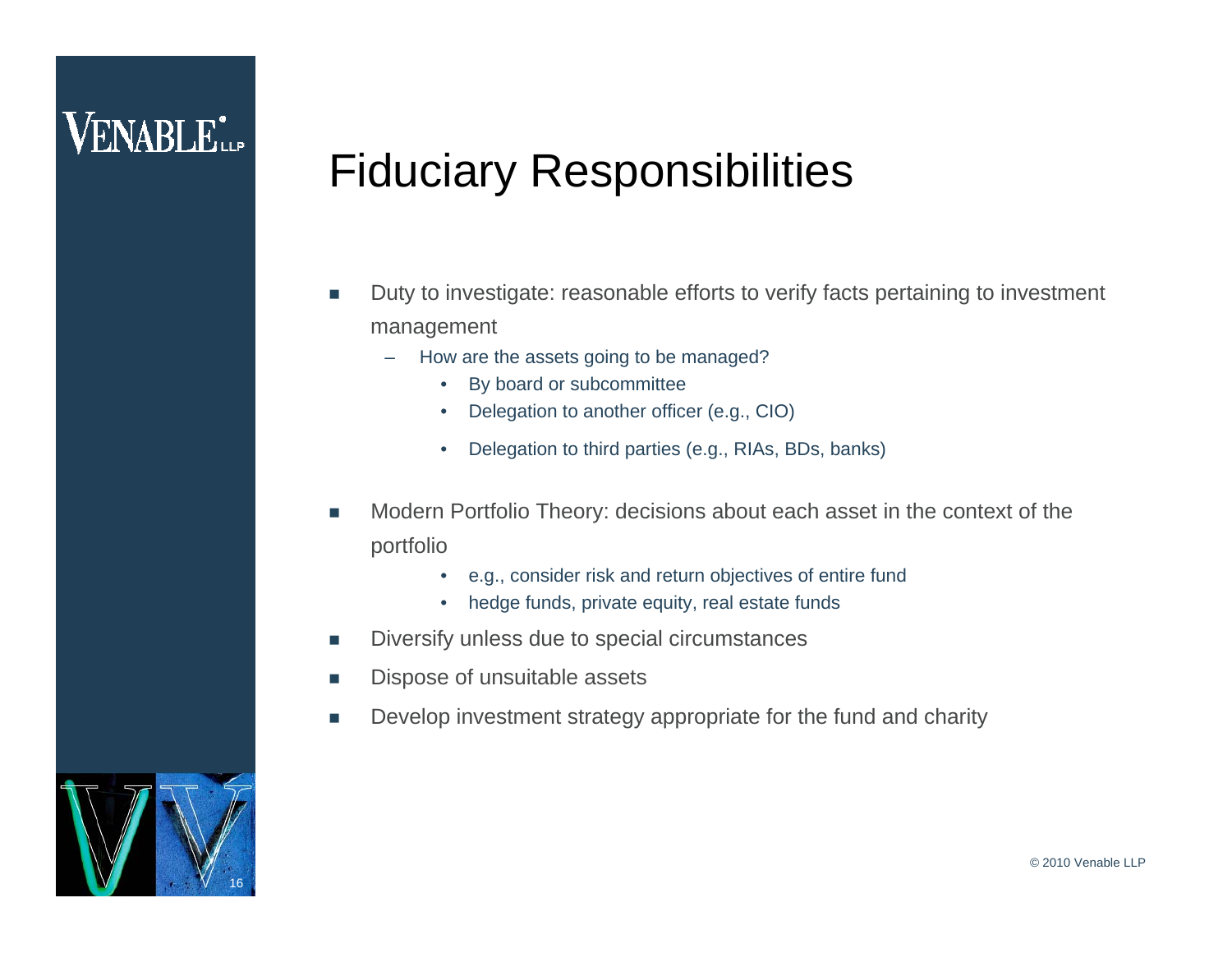#### It's All About Process

- L Educate yourself
- **T** Develop Asset Allocation Strategy
- **I** Prepare and Maintain Investment Policy Statement
- T. Implement Investment Strategy
- $\overline{\phantom{a}}$ Monitor and Supervise Implementation of Investment Strategy
- F Procedures for Controlling and Accounting for Expenses
- **Tale**  Process is key:
	- – Evidence competence: be able to illustrate awareness of fiduciary responsibilities
	- Substantiation:
		- document analysis
		- •timing of reviews/analysis
		- details of reviews and analysis (e.g., issues reviewed, persons involved, supporting calculations; background research and analysis)
	- Have a process to review your process

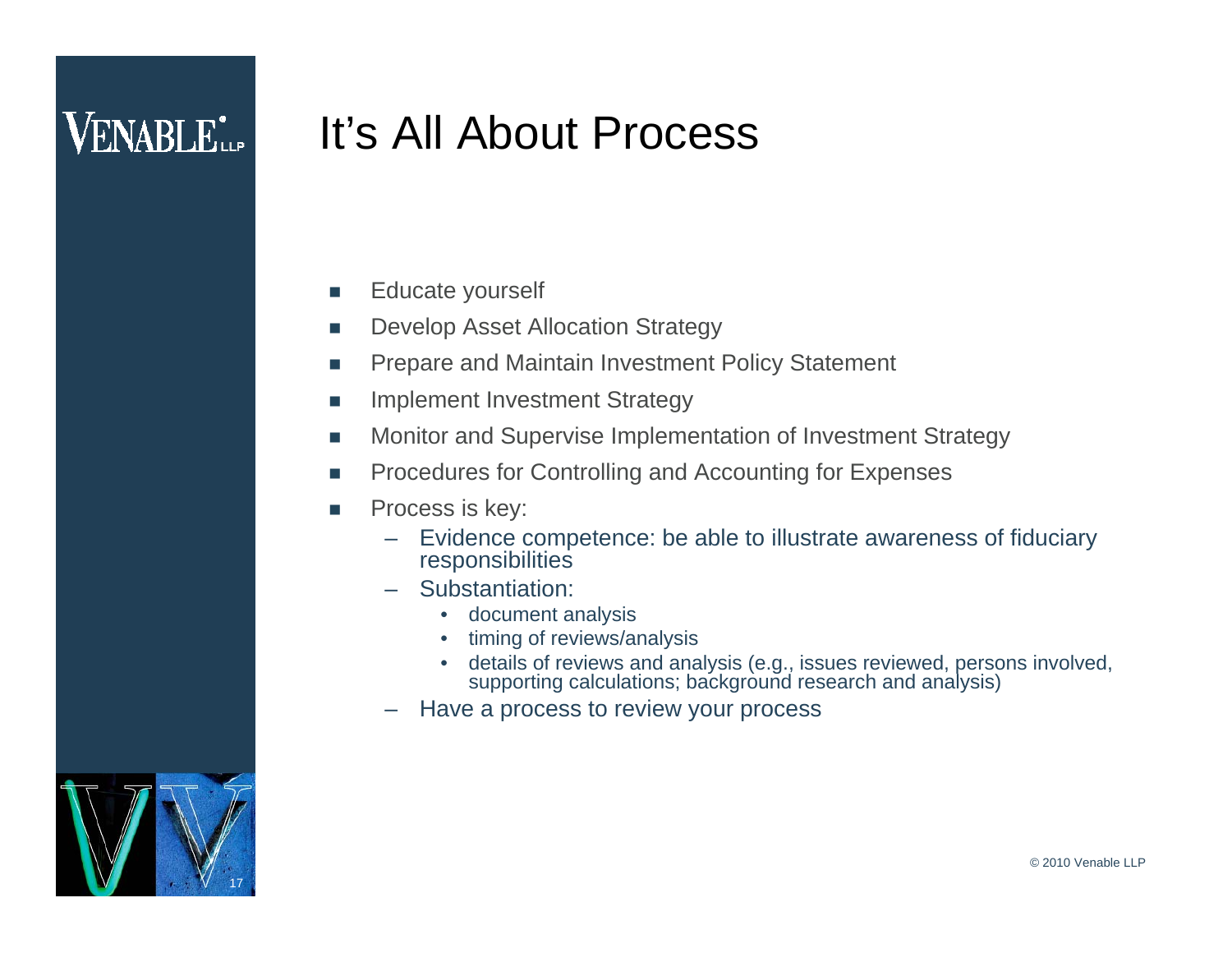

#### Due Diligence In A Nutshell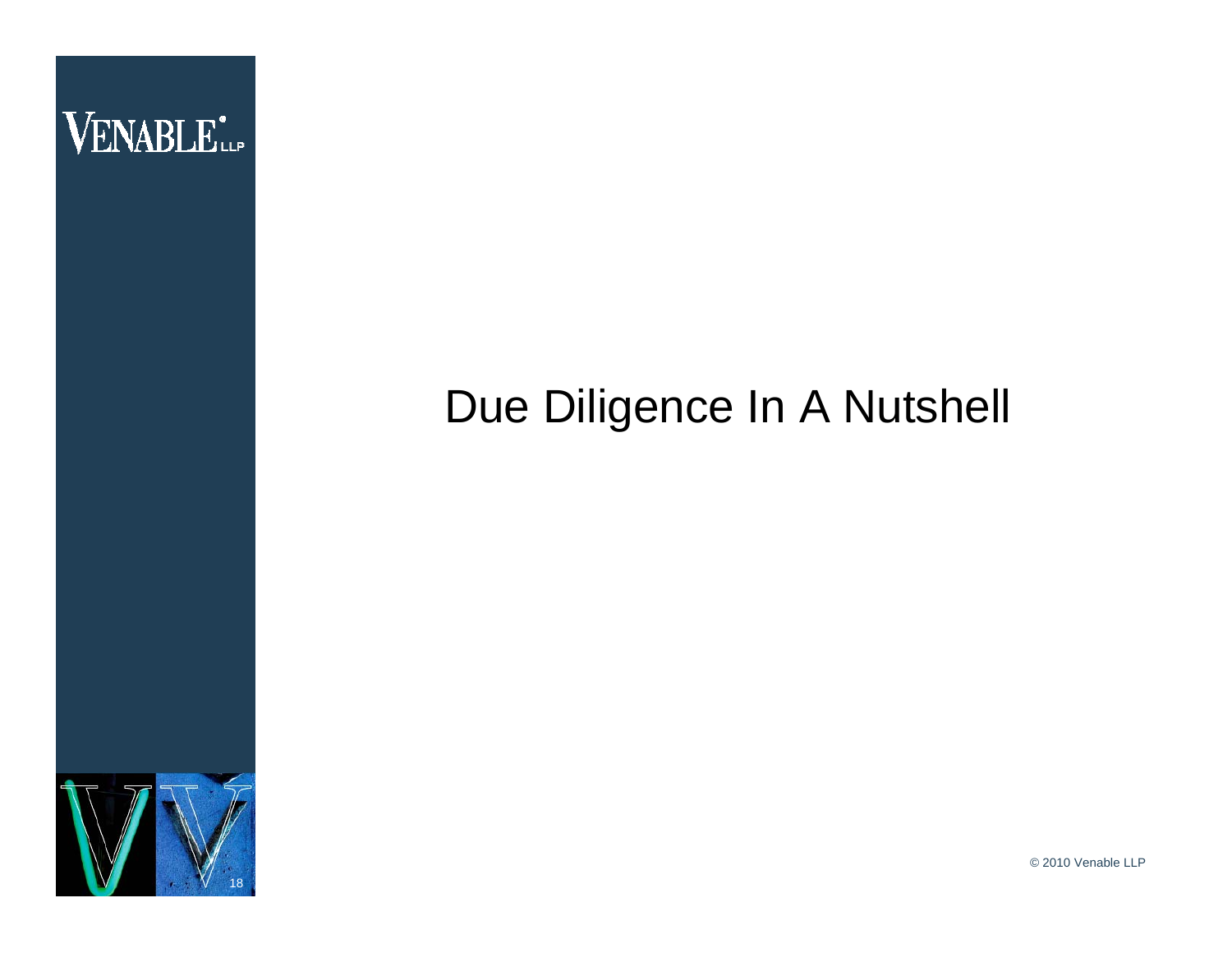#### Firm/Firm History

- П **Ownership structure**
- **Investment team**
	- •backgrounds; lives outside the office;
	- $\bullet$ education; prior employment history; experience of key personnel;
	- • personal investments in the fund; amount of net worth/liquid net worth invested in the fund;
	- •compensation/motivation/retention incentives;
	- •office environment; turnover and terminations;
	- • length the team has been together and individual investment experiences of key team members;
	- $\bullet$ background checks of principals/investment decision makers;
	- •litigation
- п **Relative composition of onshore vs. offshore in the strategy and master (if applicable)**
- $\mathcal{L}_{\mathcal{A}}$  **AUM and AUM growth over time (and separately with respect to onshore and offshore funds)**
- m. **Capacity of strategy**
- $\mathcal{L}_{\mathcal{A}}$  **Investor composition (concentration; quality (high net worth vs. institutional; fund of funds and other platforms)**
- Г **Maximum/sizeable drawdowns**
- $\mathcal{L}_{\mathcal{A}}$ **Any predecessor firms liquidated or closed**

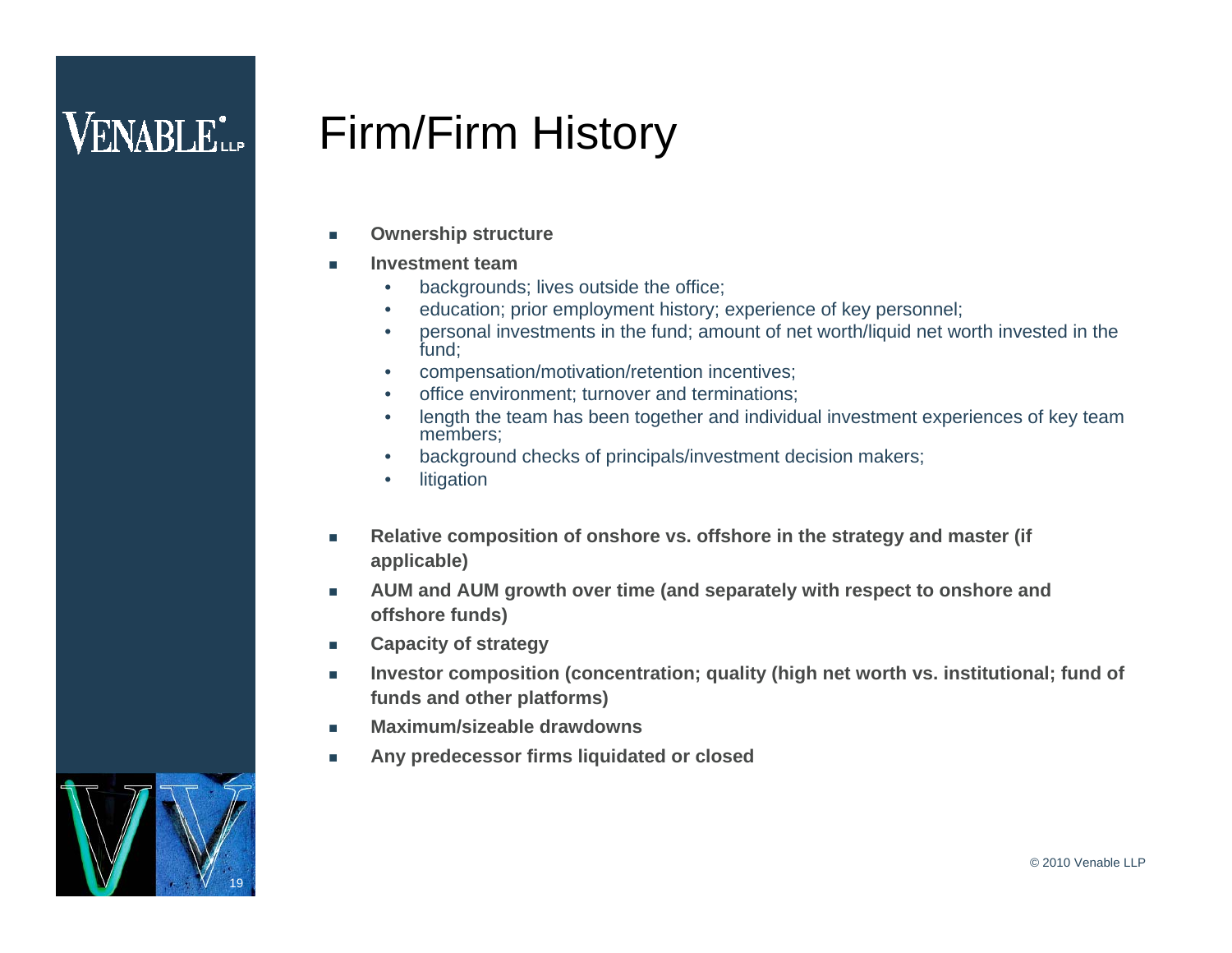# Investment Strategy, Objectives and Process

- г **Overview of strategy and portfolio construction process (top down/bottom up)**
	- •sector and geographic exposures;
	- •leverage: net and gross exposures (how these are determined);
	- •average position size (for both long and short positions);
	- •hedging techniques;
	- •how positions are built;
	- •fixed income portfolio characteristics (duration/yield/credit quality).
- г **Investment process and idea generation**
	- •how do you articulate your process?
	- •do you clearly articulate your process?
	- •case studies: is security selection/asset allocation consistent with your articulation of process?
	- •quantitative and qualitative factors used to construct portfolios and in security selection.
- г **Portfolio constraints**
	- •sector/market/position/leverage limits;
	- •liquidity (e.g., days to liquidate/types of holdings).
- г **Value proposition/what's your edge? use of sub-advisors consistent application of strategy?**
- г **Research capabilities/investment team specialization; securities expertise;**
- г **Targeted returns; best/worst environment for strategy; strengths/weakness of strategy.**

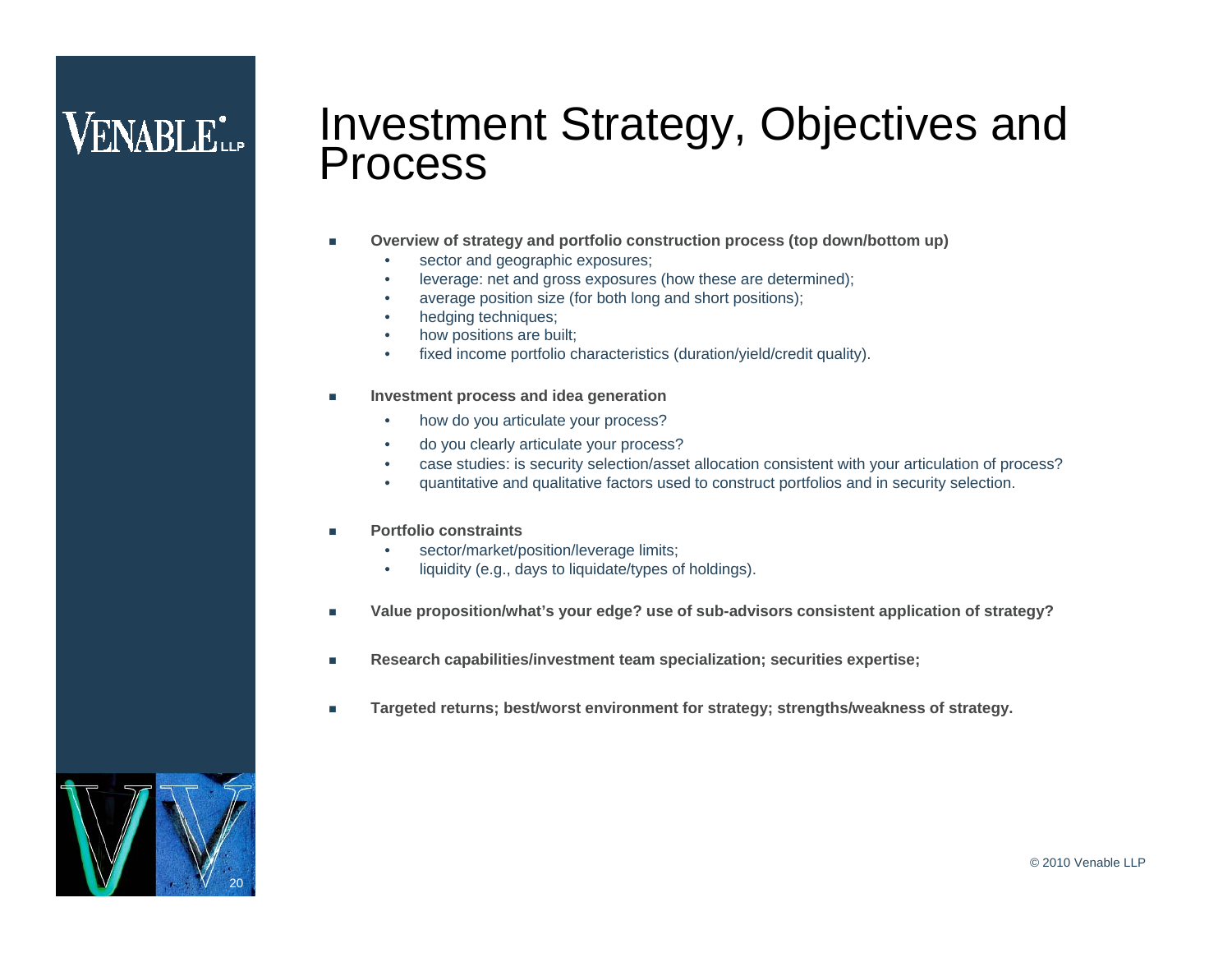#### **VENABLE**L.

#### Review of Performance

- П **Review of composite and monthly track record since inception; is it sensible given strategy?**
- $\mathcal{L}_{\mathcal{A}}$  **Anything that might indicate strategy shifts? Any indication of smoothing?** 
	- among strategies used;
	- instruments used;
	- –sector or geographic exposure;
	- degree of leverage used.
- Г **Performance attribution (by sector/holdings/new issues); does it foot to client letters?**
- $\mathcal{L}_{\mathcal{A}}$ **Impact of leverage on returns;**
- $\overline{\phantom{a}}$  **Relative performance versus peers; explanations of exceptionally strong and poor returns (relative and absolute); validity of explanations;**
- П **Correlation of portfolio versus peers; comparison to indices.**

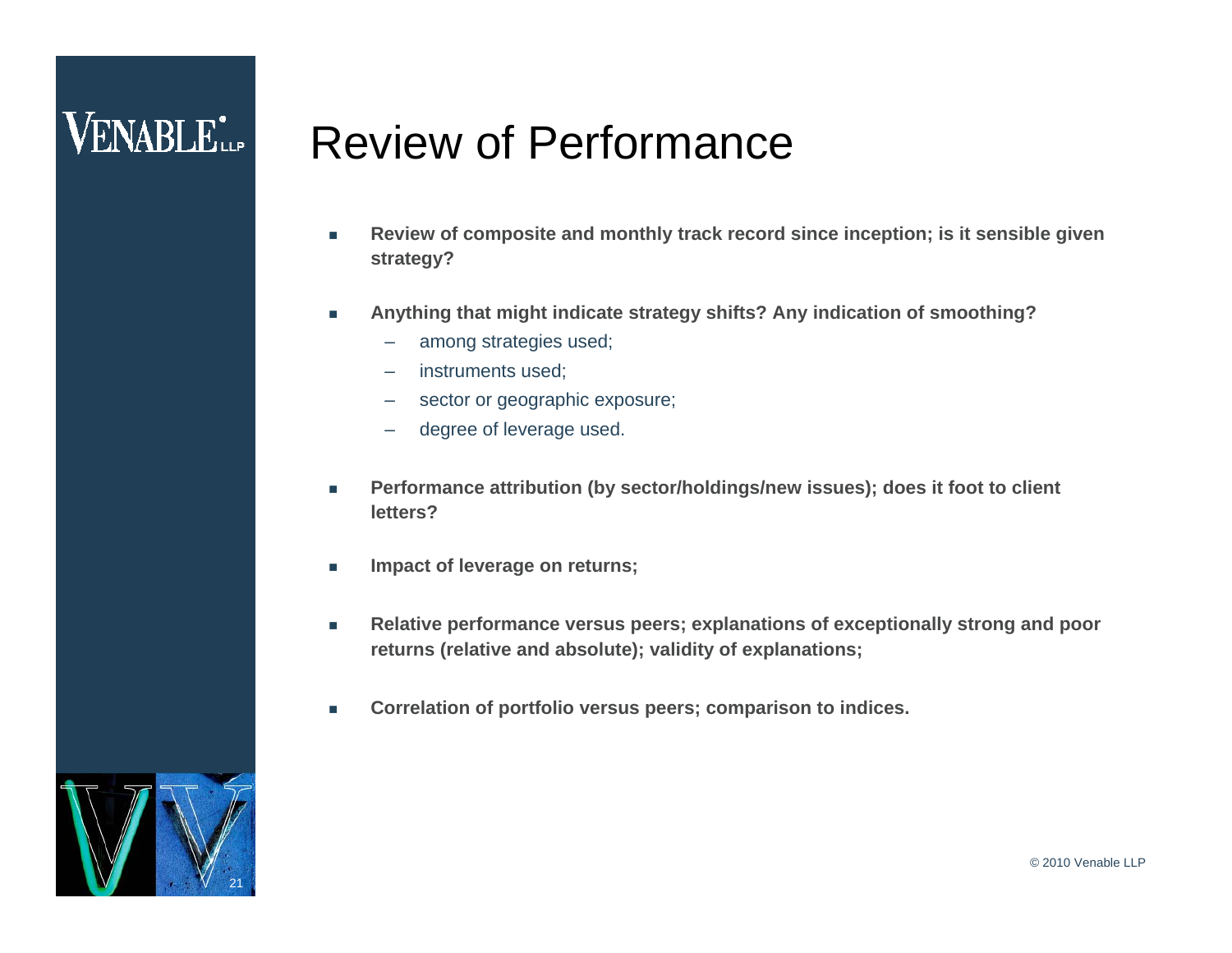# **VENABLE**\*

# Operational Due Diligence and Risk Management Controls

- Ε Valuation process/controls (mark-to-market; fair valuation; any third party review, approval or triangulation); how often is the portfolio priced? have there been any NAV restatements?
- П Review of service providers: review of audited financial statements since inception – review qualifications and unusual footnotes; evaluate quality/reputation of auditor; brokerage allocation; prime broker (evaluate quality/reputation of prime broker); any changes to service providers?
	- do you self-administer? who delivers NAV statements to clients?
	- –verification that assets exist
- Ε Cash movement and controls (evaluate organizational structure/evaluate org chart/legal oversight/CCO);
	- separation of responsibilities; independent checks;
	- how strong is the CCO? Is the compliance function robust; independent; adequacy of resources dedicated to compliance
- г Trade processing and reconciliation (administrator strength/reputation); review of policies and procedures; CCO meeting;
- T. Registered/unregistered investment adviser (if not, why?);
- г Third party marketing arrangements;
- г Risk controls and analysis:
	- how do you assess and manage risks (e.g., market risk, liquidity risk; counterparty risk, operational risks);
	- stress testing and scenario analysis (best and worst case environment);
	- –volatility and value at risk;
	- –portfolio liquidity vs. investor liquidity – any matching issues;
	- who are the fund's material counterparties?
- п How frequently does the manager test and verify the effectiveness of controls? What are the manager's reporting and communication procedures? How quickly do issues get resolved?
- г Review of portfolio management systems; consider robustness/location of redundancy systems, data storage, firewalls, trading systems, disaster recovery.

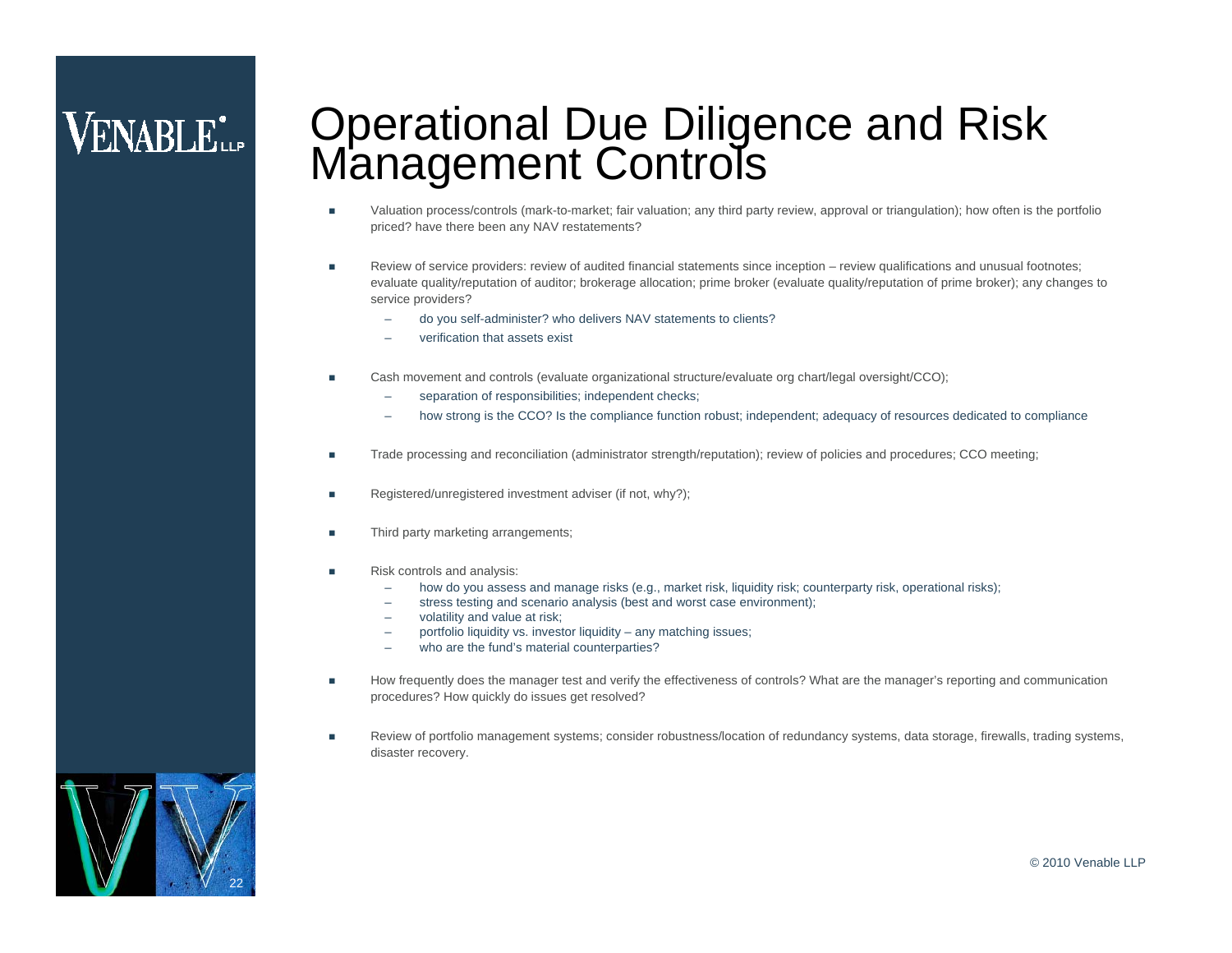#### Conflicts of Interest Considerations

- П Who serves as the chief compliance officer; Is the compliance function robust and independent? Does the CCO have sufficient authority?
- n. Is there a culture of fair dealing? What and to what extent are costs allocated to investors?
- П Any related party transactions or use of affiliated broker or other service provider?
- П How are prime brokers and other service providers selected? Does the manager utilize capital introduction services of prime brokers? How is best execution achieved/reviewed?
- п Are there any side letters? How does the manager disclose the existence of side letters and types of terms that may vary?
- п How transparent is the manager? Does the manager provide different levels of access (i.e., portfolio level positions, aggregated data)?
- $\mathcal{C}$  Personal trading policies and procedures; error correction procedures; side-by-side trading/allocation procedures.
- г Does the manager have information barriers? What are its policies to prevent insider trading?
- г Will the manager permit access to its code of ethics, annual compliance review and/or regulatory audit letters?

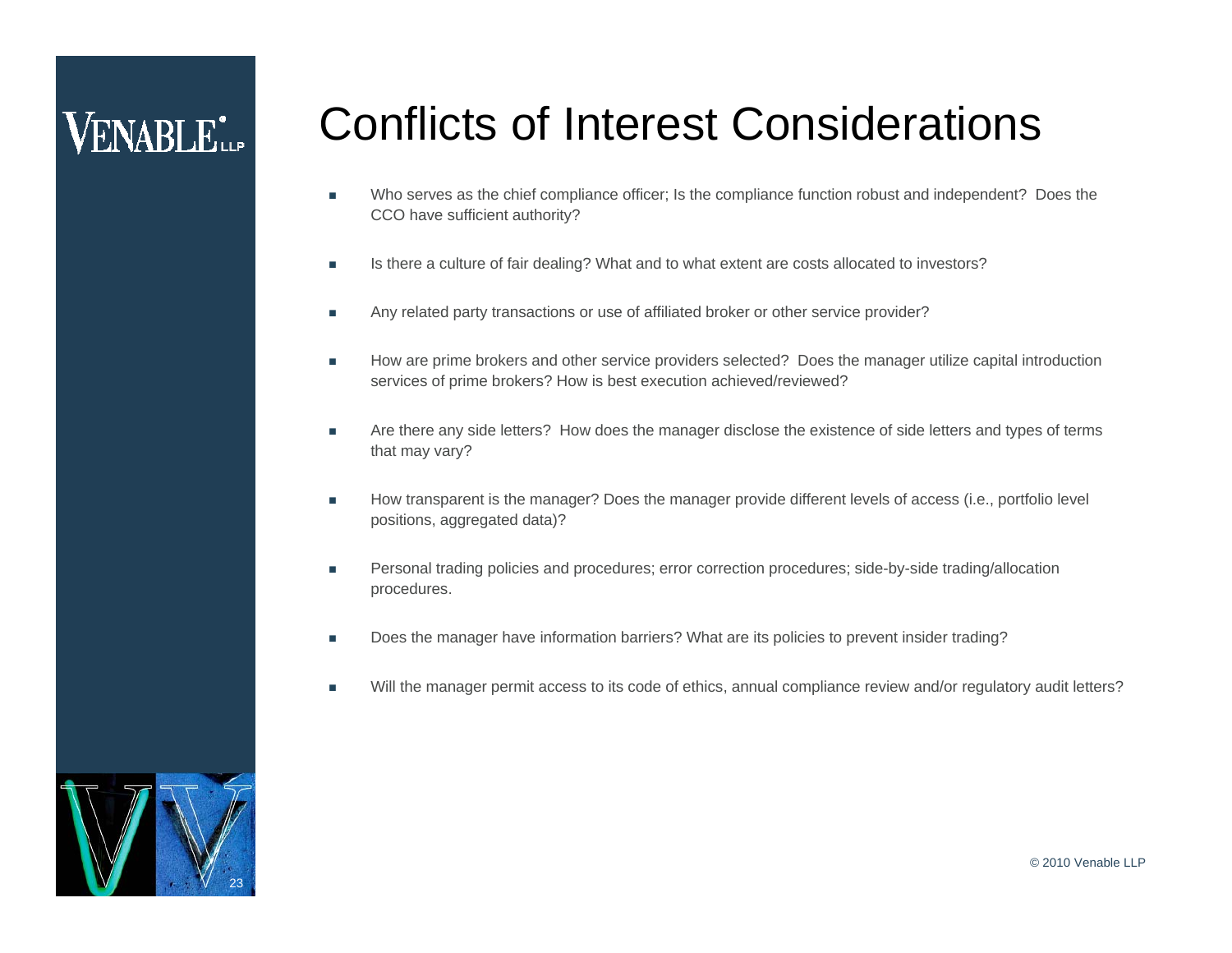# Underlying Document and Structured<br>Features

- г Investor eligibility and offering restrictions;
- г Key terms:
	- fee structure (management and incentive) and other expenses;
	- –frequency incentive allocation earned;
	- $\overline{\phantom{0}}$ liquidity (frequency, notice period, key man provisions);
	- –lock-ups; gates; suspension rights;
	- non-standard terms.
- г Review of offering documents, subscriptions agreements and organization documents;
- г Scope and depth of risk and conflict of interest disclosures;
- г Review of pitchbooks and other marketing documents;
- L Form ADV (Parts 1 and 2) if applicable; section 13D, 13G and 13F filings, if applicable; review for bad boy disclosures;
- г SEC and other regulatory audits/disclosures (Form U4 and U5, if affiliated with a broker-dealer).
- г Review of changes to fund documentation;
- г Level of transparency/frequency of reporting; investor letters; side letters/preferential terms.

This information has been prepared by Venable LLP for general informational purposes only. It does not constitute legal advice, and is presented without any representation or warranty whatsoever as to the accuracy or completeness of the information. Distribution of this information is not intended to create, and its receipt does not constitute, an attorney-client relationship between Venable and you or anyone else.